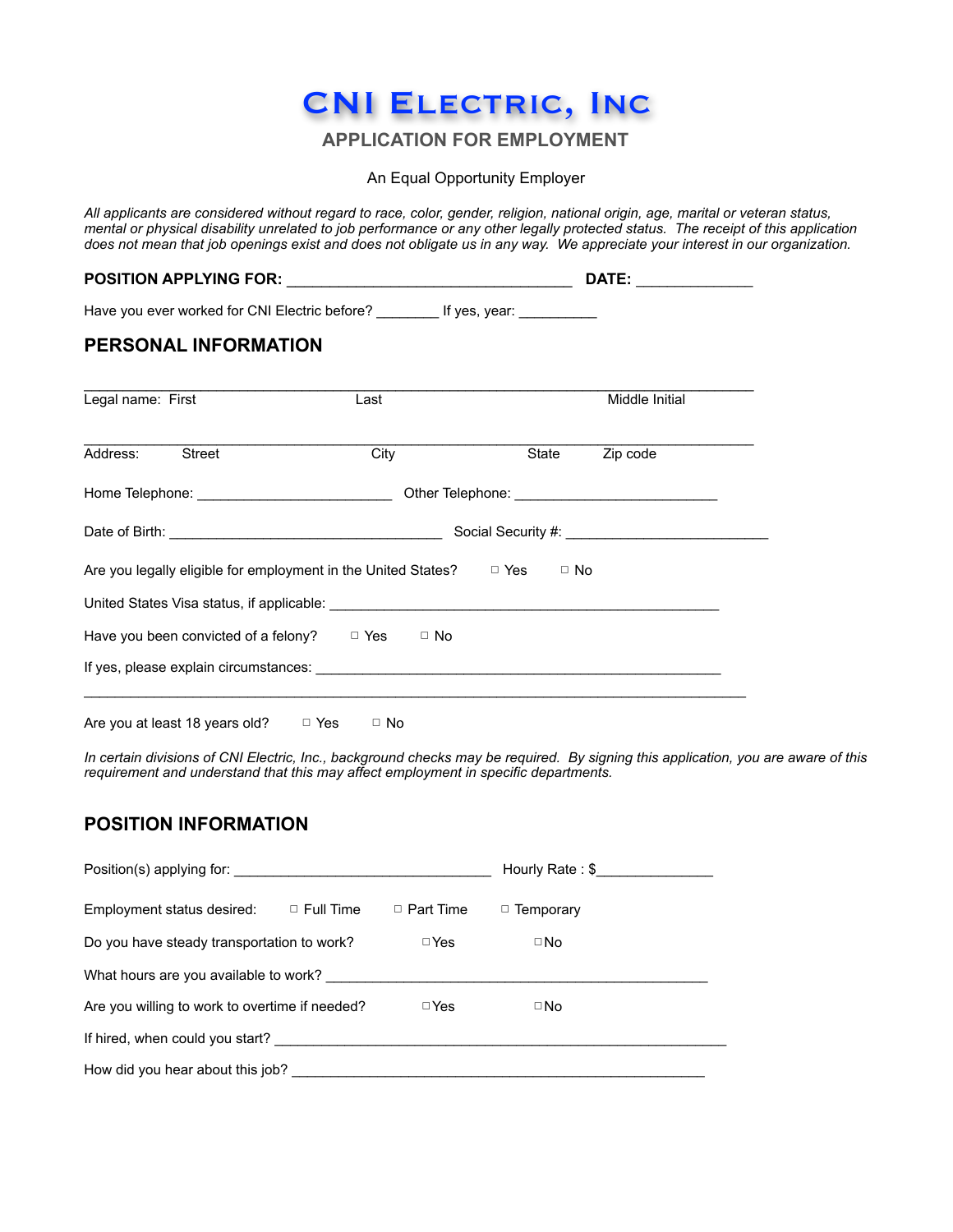# **EMPLOYMENT HISTORY** *(Most recent first)*

| 1. Job Title:                                      |                |                                      | Duties:                                       |  |                                               |
|----------------------------------------------------|----------------|--------------------------------------|-----------------------------------------------|--|-----------------------------------------------|
| Employer:                                          |                |                                      |                                               |  |                                               |
| Dates of Employment (month / year)<br>From:<br>To: |                |                                      |                                               |  |                                               |
| <b>Starting Salary:</b>                            | Ending Salary: |                                      | $\Box$ Full Time $\Box$ Part Time $\Box$ Temp |  |                                               |
| Employer's Address:                                |                |                                      |                                               |  |                                               |
| Supervisor:                                        |                | May we contact? $\Box$ Yes $\Box$ No |                                               |  | Phone:                                        |
| Reason for Leaving:                                |                |                                      |                                               |  |                                               |
| 2. Job Title:                                      |                |                                      | Duties:                                       |  |                                               |
| Employer:                                          |                |                                      |                                               |  |                                               |
| Dates of Employment (month / year)<br>From:<br>To: |                |                                      |                                               |  |                                               |
| <b>Starting Salary:</b>                            | Ending Salary: |                                      |                                               |  | $\Box$ Full Time $\Box$ Part Time $\Box$ Temp |
| Employer's Address:                                |                |                                      |                                               |  |                                               |
| Supervisor:                                        |                | May we contact? $\Box$ Yes $\Box$ No |                                               |  | Phone:                                        |
| Reason for Leaving:                                |                |                                      |                                               |  |                                               |

## **EDUCATION**

| Type of<br>school                | <b>Name and Location</b> | <b>Dates</b><br><b>Attended</b> | <b>Degree</b><br><b>Received</b> | <b>Subjects</b><br><b>Studied</b> | Did you<br>graduate? |
|----------------------------------|--------------------------|---------------------------------|----------------------------------|-----------------------------------|----------------------|
| <b>High School</b>               |                          |                                 |                                  |                                   |                      |
| College /<br><b>University</b>   |                          |                                 |                                  |                                   |                      |
| <b>Graduate</b><br><b>School</b> |                          |                                 |                                  |                                   |                      |
| <b>Tech School</b>               |                          |                                 |                                  |                                   |                      |
| <b>Other</b>                     |                          |                                 |                                  |                                   |                      |

\_\_\_\_\_\_\_\_\_\_\_\_\_\_\_\_\_\_\_\_\_\_\_\_\_\_\_\_\_\_\_\_\_\_\_\_\_\_\_\_\_\_\_\_\_\_\_\_\_\_\_\_\_\_\_\_\_\_\_\_\_\_\_\_\_\_\_\_\_\_\_\_\_\_\_\_\_\_\_\_\_\_\_\_\_\_ \_\_\_\_\_\_\_\_\_\_\_\_\_\_\_\_\_\_\_\_\_\_\_\_\_\_\_\_\_\_\_\_\_\_\_\_\_\_\_\_\_\_\_\_\_\_\_\_\_\_\_\_\_\_\_\_\_\_\_\_\_\_\_\_\_\_\_\_\_\_\_\_\_\_\_\_\_\_\_\_\_\_\_\_\_\_

Special courses, training or experience acquired, including military experience: \_\_\_\_\_\_\_\_\_\_\_\_\_\_\_\_\_\_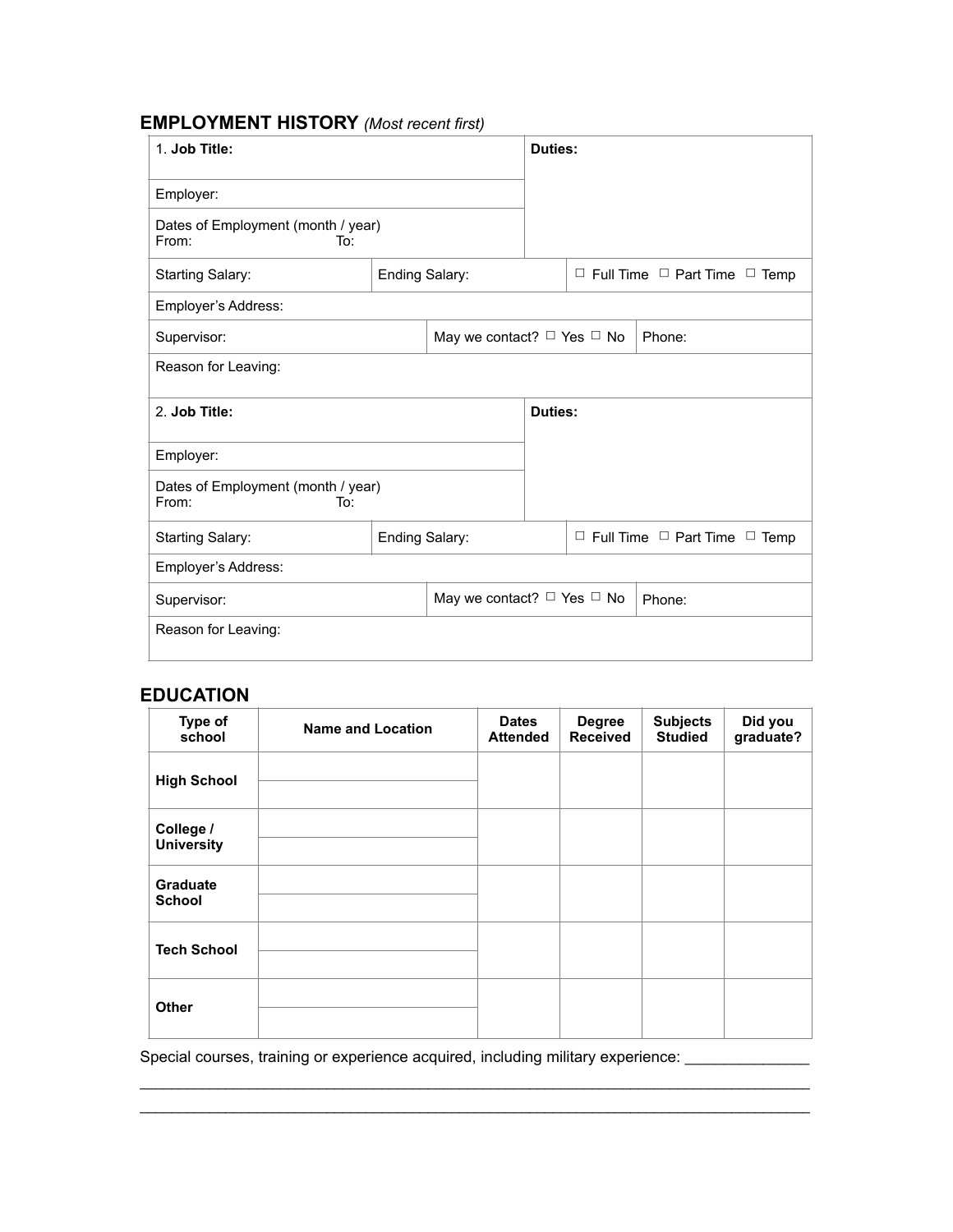#### **SKILLS**

| Clerical / Office skills             |                   |                                 |
|--------------------------------------|-------------------|---------------------------------|
| Computer skills                      | Name of software: | $\Box$ PC $\Box$ Mac $\Box$ WPM |
| Languages                            |                   |                                 |
| Other special<br>knowledge or skills |                   |                                 |

Please describe any other experience, abilities or skills that might be helpful in considering your application:

 $\mathcal{L}_\mathcal{L} = \mathcal{L}_\mathcal{L} = \mathcal{L}_\mathcal{L} = \mathcal{L}_\mathcal{L} = \mathcal{L}_\mathcal{L} = \mathcal{L}_\mathcal{L} = \mathcal{L}_\mathcal{L} = \mathcal{L}_\mathcal{L} = \mathcal{L}_\mathcal{L} = \mathcal{L}_\mathcal{L} = \mathcal{L}_\mathcal{L} = \mathcal{L}_\mathcal{L} = \mathcal{L}_\mathcal{L} = \mathcal{L}_\mathcal{L} = \mathcal{L}_\mathcal{L} = \mathcal{L}_\mathcal{L} = \mathcal{L}_\mathcal{L}$ 

### **REFERENCES**

| <b>NAME</b> | <b>TELEPHONE</b> | <b>YRS KNOWN</b> |
|-------------|------------------|------------------|
|             |                  |                  |
| <b>NAME</b> | <b>TELEPHONE</b> | <b>YRS KNOWN</b> |
|             |                  |                  |

#### **Notice to Applicants**

CNI Electric, Inc complies with the Americans with Disabilities Act of 1990. During the interview process, you may be asked questions concerning your ability to perform job related functions. If you are given a conditional offer of employment, you may be required to complete a post-job medical history questionnaire and/or undergo a medical examination. If required, all entering employees in the same job category will be subject to the same medical questionnaire and/or examination and all information will be kept confidential and in separate files.

#### **Applicant's Statement**

I certify that the answers given herein are true and complete to the best of my knowledge. I authorized the investigation of all matters contained in this application and give CNI Electric, Inc permission to contact school, previous employers, references, and others and release CNI Electric, Inc from any liability as a result of such contact. I understand that misrepresentation, omission of facts or incomplete information requested in this application may remove me from further consideration for employment. In addition, if employed, any misrepresentation or omission of facts called for in this application will be cause for dismissal at any time without any previous notice.

Applicants accepted for employment should clearly understand that we make every effort to provide steady, continuous work, we have no employment contracts, and we cannot guarantee the permanence of any position. Job tenure can be affected by many factors including business/economic conditions, changes in laws or employee policies, conformity to our work rules, job performance, etc. And, of course, employees may elect to leave on their own accord to seek other jobs.

I hereby understand and acknowledge that, unless otherwise defined by applicable law, any employment relationship with CNI Electric, Inc is of an "at will" nature, which means that I may resign at any time and CNI Electric, Inc, Inc may discharge me at any with or without cause. It is further understood that this "at will" employment relationship may not be changed by any written document or by conduct unless such is specifically acknowledged in writing by the chief Executive Officer of this organization.

 $\mathcal{L}_\mathcal{L} = \mathcal{L}_\mathcal{L} = \mathcal{L}_\mathcal{L} = \mathcal{L}_\mathcal{L} = \mathcal{L}_\mathcal{L} = \mathcal{L}_\mathcal{L} = \mathcal{L}_\mathcal{L} = \mathcal{L}_\mathcal{L} = \mathcal{L}_\mathcal{L} = \mathcal{L}_\mathcal{L} = \mathcal{L}_\mathcal{L} = \mathcal{L}_\mathcal{L} = \mathcal{L}_\mathcal{L} = \mathcal{L}_\mathcal{L} = \mathcal{L}_\mathcal{L} = \mathcal{L}_\mathcal{L} = \mathcal{L}_\mathcal{L}$ 

I understand that this application will remain active for thirty (30) days.

| <b>Applicant Signature</b>                                                                                                                                                                                                                                                                                                                                                                                   |                                                    | Date                             |                              |
|--------------------------------------------------------------------------------------------------------------------------------------------------------------------------------------------------------------------------------------------------------------------------------------------------------------------------------------------------------------------------------------------------------------|----------------------------------------------------|----------------------------------|------------------------------|
|                                                                                                                                                                                                                                                                                                                                                                                                              | FOR OFFICE USE ONLY - DO NOT WRITE BELOW THIS LINE |                                  |                              |
|                                                                                                                                                                                                                                                                                                                                                                                                              |                                                    | Hire Date: <u>______________</u> | Start Date: <u>_________</u> |
| Title: $\frac{1}{\sqrt{1-\frac{1}{2}}\sqrt{1-\frac{1}{2}}\sqrt{1-\frac{1}{2}}\sqrt{1-\frac{1}{2}}\sqrt{1-\frac{1}{2}}\sqrt{1-\frac{1}{2}}\sqrt{1-\frac{1}{2}}\sqrt{1-\frac{1}{2}}\sqrt{1-\frac{1}{2}}\sqrt{1-\frac{1}{2}}\sqrt{1-\frac{1}{2}}\sqrt{1-\frac{1}{2}}\sqrt{1-\frac{1}{2}}\sqrt{1-\frac{1}{2}}\sqrt{1-\frac{1}{2}}\sqrt{1-\frac{1}{2}}\sqrt{1-\frac{1}{2}}\sqrt{1-\frac{1}{2}}\sqrt{1-\frac{1}{2$ |                                                    | Dept: _________________          |                              |
| Pay rate: <u>contract and the set of the set of the set of the set of the set of the set of the set of the set of the set of the set of the set of the set of the set of the set of the set of the set of the set of the set of </u>                                                                                                                                                                         | $\Box$ Hourly                                      | $\Box$ Salary                    |                              |